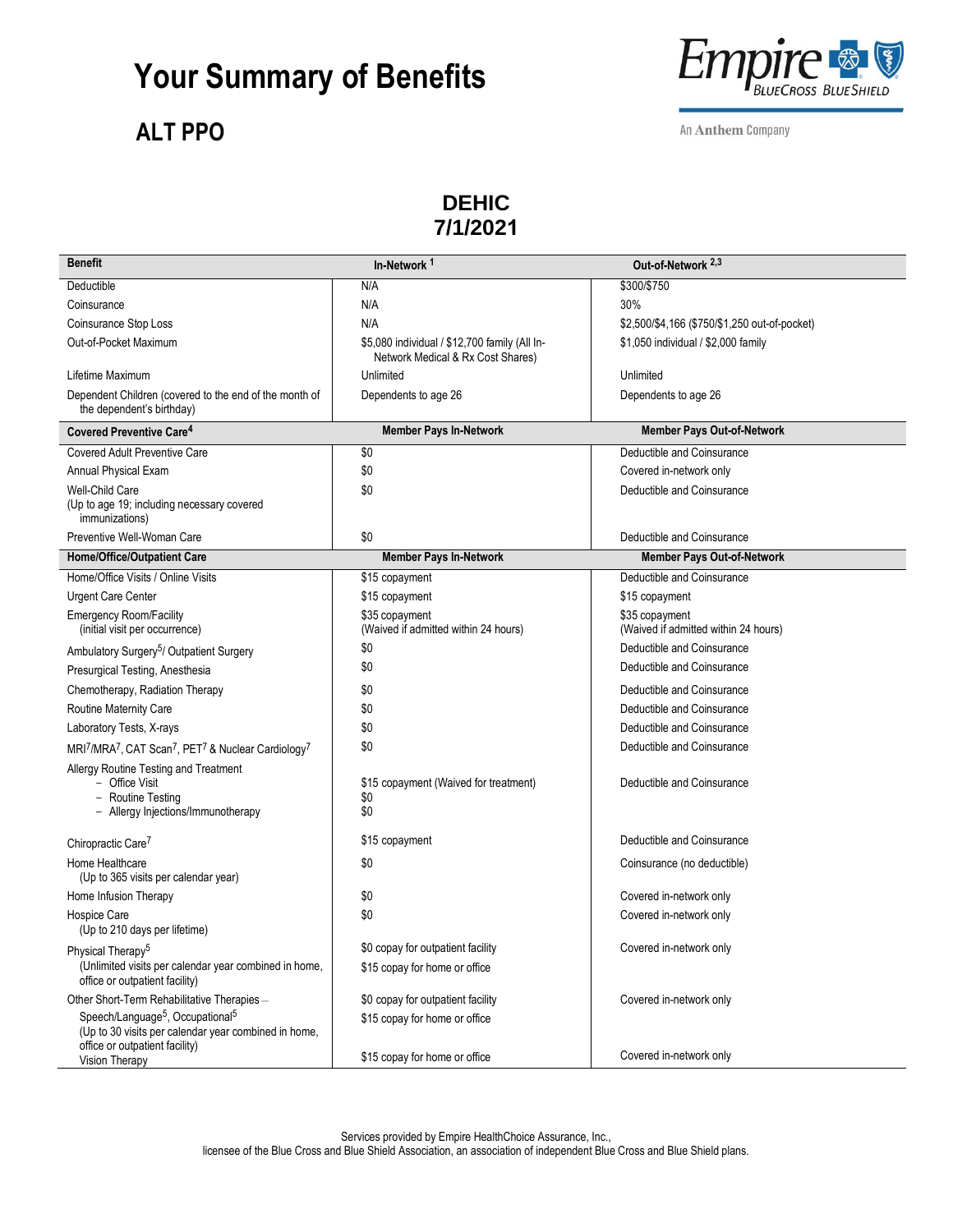# **Your Summary of Benefits**

#### **ALT PPO**



An Anthem Company

| <b>Benefit</b>                                                                                                        | In-Network <sup>1</sup>                                                                                                                                                                                                                                                                                                                                                                                                                                                                                                                                                                                                               | Out-of-Network <sup>2,3</sup>                                                                           |
|-----------------------------------------------------------------------------------------------------------------------|---------------------------------------------------------------------------------------------------------------------------------------------------------------------------------------------------------------------------------------------------------------------------------------------------------------------------------------------------------------------------------------------------------------------------------------------------------------------------------------------------------------------------------------------------------------------------------------------------------------------------------------|---------------------------------------------------------------------------------------------------------|
| Cardiac Rehabilitation (Unlimited visits per calendar year)                                                           | \$15 copayment                                                                                                                                                                                                                                                                                                                                                                                                                                                                                                                                                                                                                        | Deductible and Coinsurance                                                                              |
| Second Surgical Opinion                                                                                               | \$15 copayment<br>(no copayment applies if arranged through the<br>Medical Management Program)                                                                                                                                                                                                                                                                                                                                                                                                                                                                                                                                        | Deductible and Coinsurance                                                                              |
| <b>Kidney Dialysis</b>                                                                                                | \$0                                                                                                                                                                                                                                                                                                                                                                                                                                                                                                                                                                                                                                   | Deductible and Coinsurance                                                                              |
| Inpatient Care <sup>9</sup>                                                                                           | <b>Member Pays In-Network</b>                                                                                                                                                                                                                                                                                                                                                                                                                                                                                                                                                                                                         | <b>Member Pays Out-of-Network</b>                                                                       |
| <b>Inpatient Hospital</b><br>(As many days as is medically necessary; semiprivate<br>room and board)                  | \$0                                                                                                                                                                                                                                                                                                                                                                                                                                                                                                                                                                                                                                   | Deductible and Coinsurance                                                                              |
| Surgery, Covered Surgical Assistant, Anesthesia                                                                       | \$0                                                                                                                                                                                                                                                                                                                                                                                                                                                                                                                                                                                                                                   | Deductible and Coinsurance                                                                              |
| Physical Therapy, Physical Medicine, or Rehabilitation<br>(Unlimited inpatient days per calendar year)                | \$0                                                                                                                                                                                                                                                                                                                                                                                                                                                                                                                                                                                                                                   | Deductible and Coinsurance                                                                              |
| Skilled Nursing Facility (Up to 365 days per calendar year)                                                           | \$0                                                                                                                                                                                                                                                                                                                                                                                                                                                                                                                                                                                                                                   | Covered in-network only                                                                                 |
| Mental Health <sup>8</sup>                                                                                            | <b>Member Pays In-Network</b>                                                                                                                                                                                                                                                                                                                                                                                                                                                                                                                                                                                                         |                                                                                                         |
| Outpatient Visits in Office                                                                                           | \$15 copayment                                                                                                                                                                                                                                                                                                                                                                                                                                                                                                                                                                                                                        | Deductible and Coinsurance                                                                              |
| Outpatient Visits in Facility                                                                                         | \$0                                                                                                                                                                                                                                                                                                                                                                                                                                                                                                                                                                                                                                   | Deductible and Coinsurance                                                                              |
| Inpatient Care <sup>9</sup> (As many days as medically necessary;<br>semiprivate room and board)                      | \$0                                                                                                                                                                                                                                                                                                                                                                                                                                                                                                                                                                                                                                   | Deductible and Coinsurance                                                                              |
| Alcohol/Substance Abuse <sup>8</sup>                                                                                  | <b>Member Pays In-Network</b>                                                                                                                                                                                                                                                                                                                                                                                                                                                                                                                                                                                                         | Member Pays Out-of-Network                                                                              |
| Outpatient Visits in Office                                                                                           | \$15 copayment                                                                                                                                                                                                                                                                                                                                                                                                                                                                                                                                                                                                                        | Deductible and Coinsurance                                                                              |
| Outpatient Visits in Facility                                                                                         | \$0                                                                                                                                                                                                                                                                                                                                                                                                                                                                                                                                                                                                                                   | Deductible and Coinsurance                                                                              |
| Inpatient Detoxification <sup>9</sup> (As many days as medically<br>necessary; semiprivate room and board)            | \$0                                                                                                                                                                                                                                                                                                                                                                                                                                                                                                                                                                                                                                   | Deductible and Coinsurance                                                                              |
| Inpatient Rehabilitation <sup>9</sup>                                                                                 | \$0                                                                                                                                                                                                                                                                                                                                                                                                                                                                                                                                                                                                                                   | Deductible and Coinsurance                                                                              |
| Other                                                                                                                 | <b>Member Pays In-Network</b>                                                                                                                                                                                                                                                                                                                                                                                                                                                                                                                                                                                                         | <b>Member Pays Out-of-Network</b>                                                                       |
| <b>Medical Supplies</b>                                                                                               | \$0 when obtained through Empire's medical supplies vendor                                                                                                                                                                                                                                                                                                                                                                                                                                                                                                                                                                            | Difference between the allowed amount and the total<br>charge (deductible and coinsurance do not apply) |
| Durable Medical Equipment <sup>6</sup>                                                                                | \$0                                                                                                                                                                                                                                                                                                                                                                                                                                                                                                                                                                                                                                   | Covered in-network only                                                                                 |
| Prosthetics & Orthotics <sup>6</sup>                                                                                  | \$0                                                                                                                                                                                                                                                                                                                                                                                                                                                                                                                                                                                                                                   | Covered in-network only                                                                                 |
| Ambulance (Land/Air ambulance)                                                                                        | \$0                                                                                                                                                                                                                                                                                                                                                                                                                                                                                                                                                                                                                                   | In-network benefits apply                                                                               |
| Prescription Drugs <sup>10</sup><br>Retail Program - One copayment required for up to a 30-<br>day supply             | Retail: \$5 copay for generic<br>\$5 copay plus ancillary charge for multisource<br>brand<br>\$20 copay for single source brand<br>Includes Contraceptives (Retail & Mail-Order)                                                                                                                                                                                                                                                                                                                                                                                                                                                      | Covered in-network only                                                                                 |
| Mail-Order Program <sup>11</sup> - Only two copayments required for a<br>90-day supply<br><b>Mandatory Mail Order</b> | The Mail-Order Program has the same copayments as the Retail Program listed above.<br>If you are taking a Maintenance Medication, you are required to use the mail order service through our<br>Pharmacy Benefits Manager. For new Maintenance Medication prescriptions, you may get the first 30<br>day supply and up to one additional 30 day refill of the Maintenance Medication at your local Retail<br>Pharmacy. After that, you will have to fill your prescription through the mail order supplier, CVS, or a<br>designated participating pharmacy for maintenance drugs in order to get the In-Network level of<br>benefits. |                                                                                                         |
|                                                                                                                       |                                                                                                                                                                                                                                                                                                                                                                                                                                                                                                                                                                                                                                       |                                                                                                         |

Services provided by Empire HealthChoice Assurance, Inc.,

licensee of the Blue Cross and Blue Shield Association, an association of independent Blue Cross and Blue Shield plans.